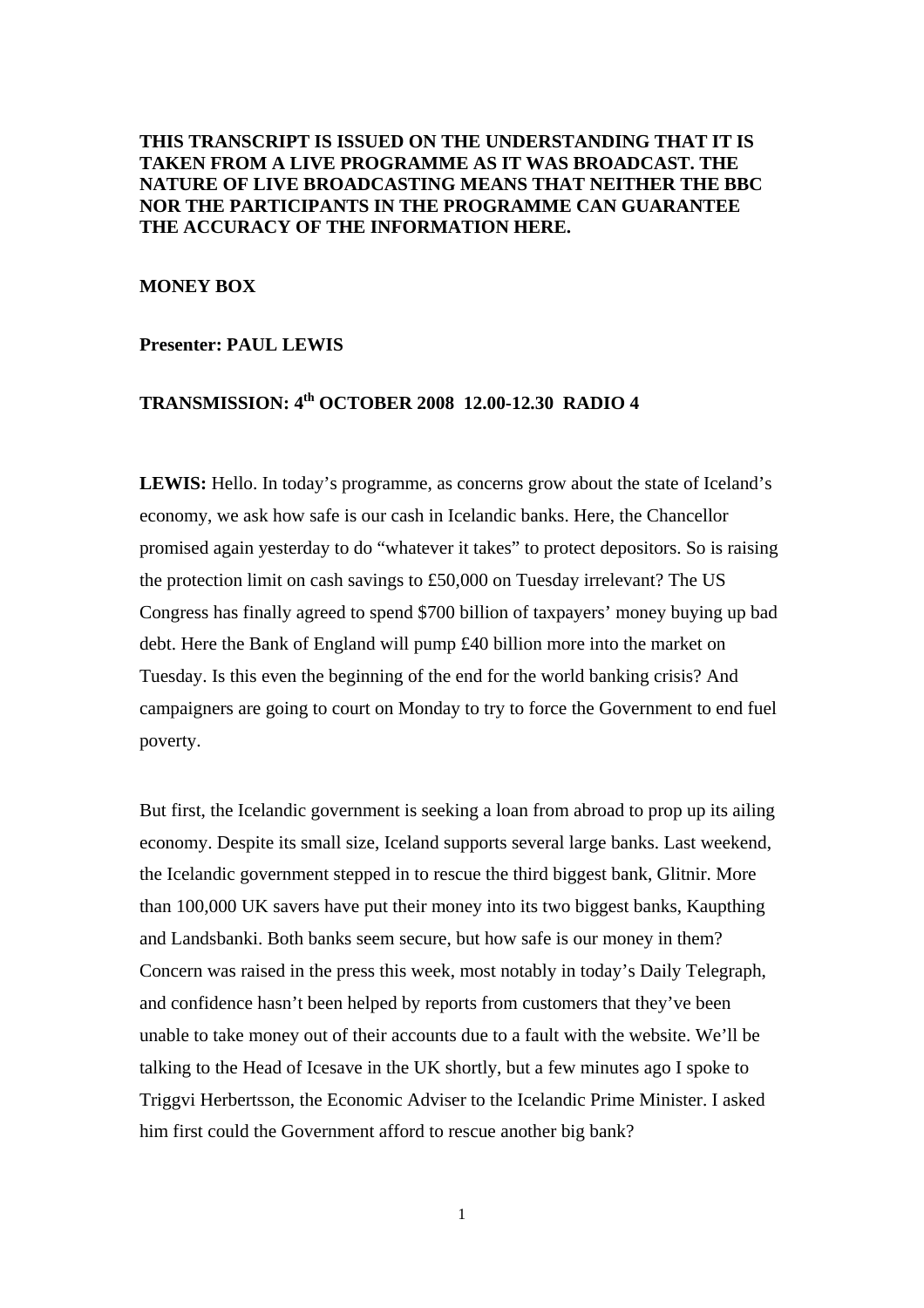**HERBERTSSON:** It's obvious that the banking system in Iceland is very large compared to the economy, but still we think we can maintain the problem, you know, because the balance sheet of the bank is after all very good. That is what is the asset side of the balance sheet and because they have not been involved in sub-prime or buying housing debt from the States or from abroad. So we're pretty confident that the balance sheet is healthy and the banks can operate healthily in the future.

LEWIS: Sure, but just to repeat the question. If one of them did get into difficulties, despite what you say, could you afford to rescue it?

**HERBERTSSON:** Definitely we would come to the rescue of the bank, definitely.

**LEWIS:** A lot of people in the UK have savings in those two banks - Landsbanki and Kaupthing. Is their money safe?

**HERBERTSSON:** Yes. According to my knowledge, you know Iceland is a part of the European directive on deposit insurance, so yes they should be.

**LEWIS:** I know you're part of the scheme. I'm asking if they did come to you, you would say, "We can pay your 20,000 euro", or would you say, "The economy's in such difficulties, I'm sorry we can't meet this obligation"?

**HERBERTSSON:** No, we're not in that kind of difficulty.

**LEWIS:** So you wouldn't?

**HERBERTSSON:** And it's also you know some of the Icelandic banks are operating out of branches in the UK, so the UK scheme applies to those banks.

**LEWIS:** It does to Kaupthing but, as I understand it, not to Landsbanki. But there's no danger that you will not have enough money to meet the claims of British savers if they come to the compensation scheme in Iceland for help?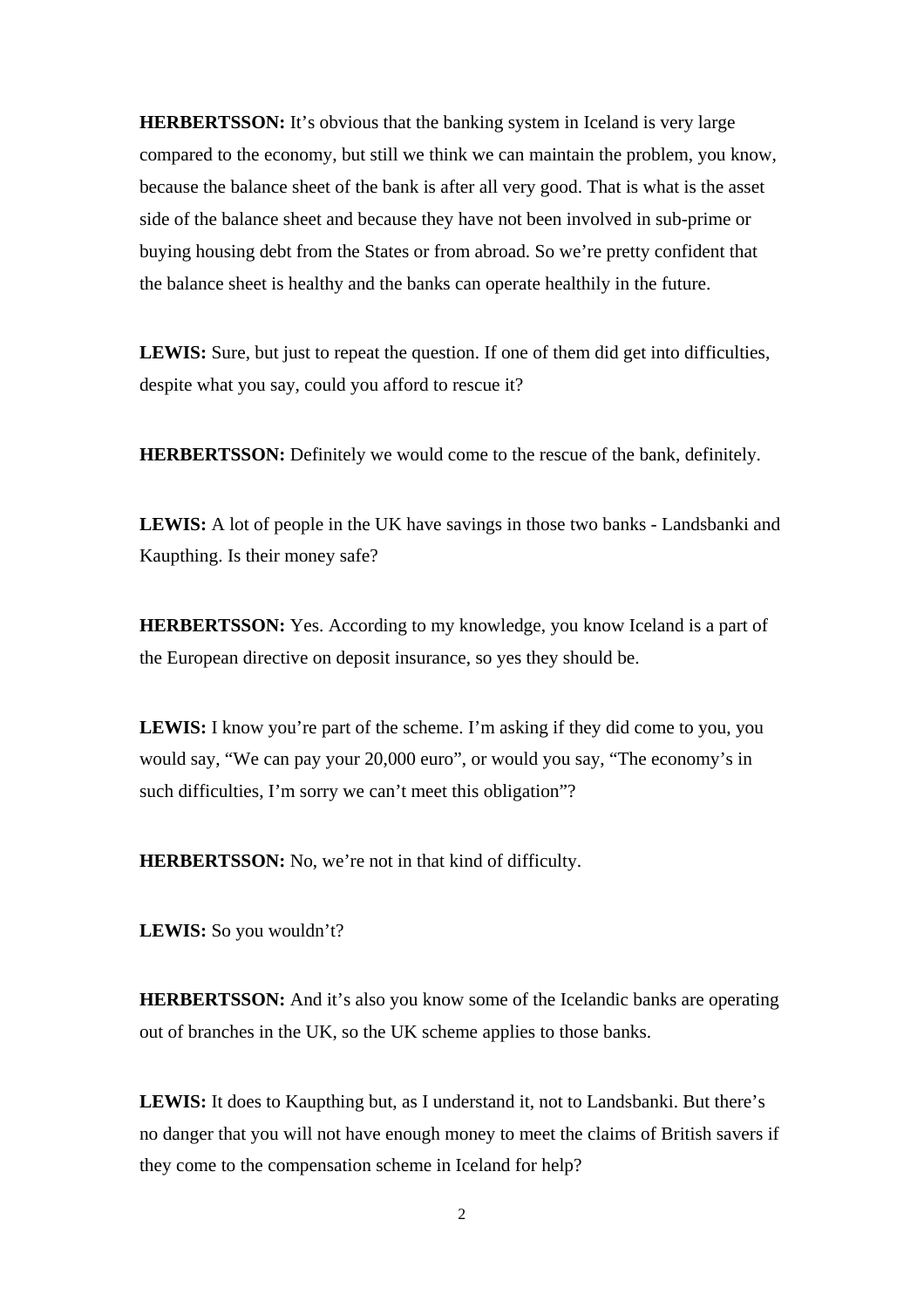**HERBERTSSON:** Yeah, like I say, you know we're bound by international law to apply to … Yeah, we have to apply to international law.

**LEWIS:** Triggvi Herbertsson, the Economic Adviser to the Icelandic Prime Minister, talking to me a few minutes ago. Now Icesave is owned by Landsbanki and has around 300,000 customers in the UK. Live now to talk to the Chief Executive of Icesave in the UK, Mark Sismey-Durrant. Mark, should UK investors in your bank be nervous about the state of the Icelandic economy?

**SISMEY-DURRANT:** Hello Paul. No. Well, no they shouldn't be nervous about the state of the bank. Certainly the article in the Daily Telegraph today will have attracted attention from people, but Landsbanki is an international bank. The other major Icelandic bank, Kaupthing, is also an international bank with operations abroad and a lot of the focus of attention has been on the size of the banks in relation to the Icelandic economy. But the banks have assets abroad and they raise deposits abroad, so we're a robust, well managed bank.

**LEWIS:** Sure, but the deposits you raise from your customers abroad, including as I say 300,000 here in the UK, are used for international investments. If everybody asked for their money back, that money would be tied up elsewhere, wouldn't it? So there are always concerns when money is invested in that way that the money won't be there if people want it back.

**SISMEY-DURRANT:** Well I think the important thing is that you know banks like us raise deposits to fund our activities. The important element of this is how much liquidity you maintain within your business to meet any repayments that are required and we have a strong capital base and we have a high level of deposit funding. 63% of our balance sheet is funded from deposits and we maintain strong liquidity levels to support our normal business operations.

LEWIS: It hasn't helped though, has it, when the very day that these reports are in the press people have been telling us they're having difficulties getting onto the website and moving their money around?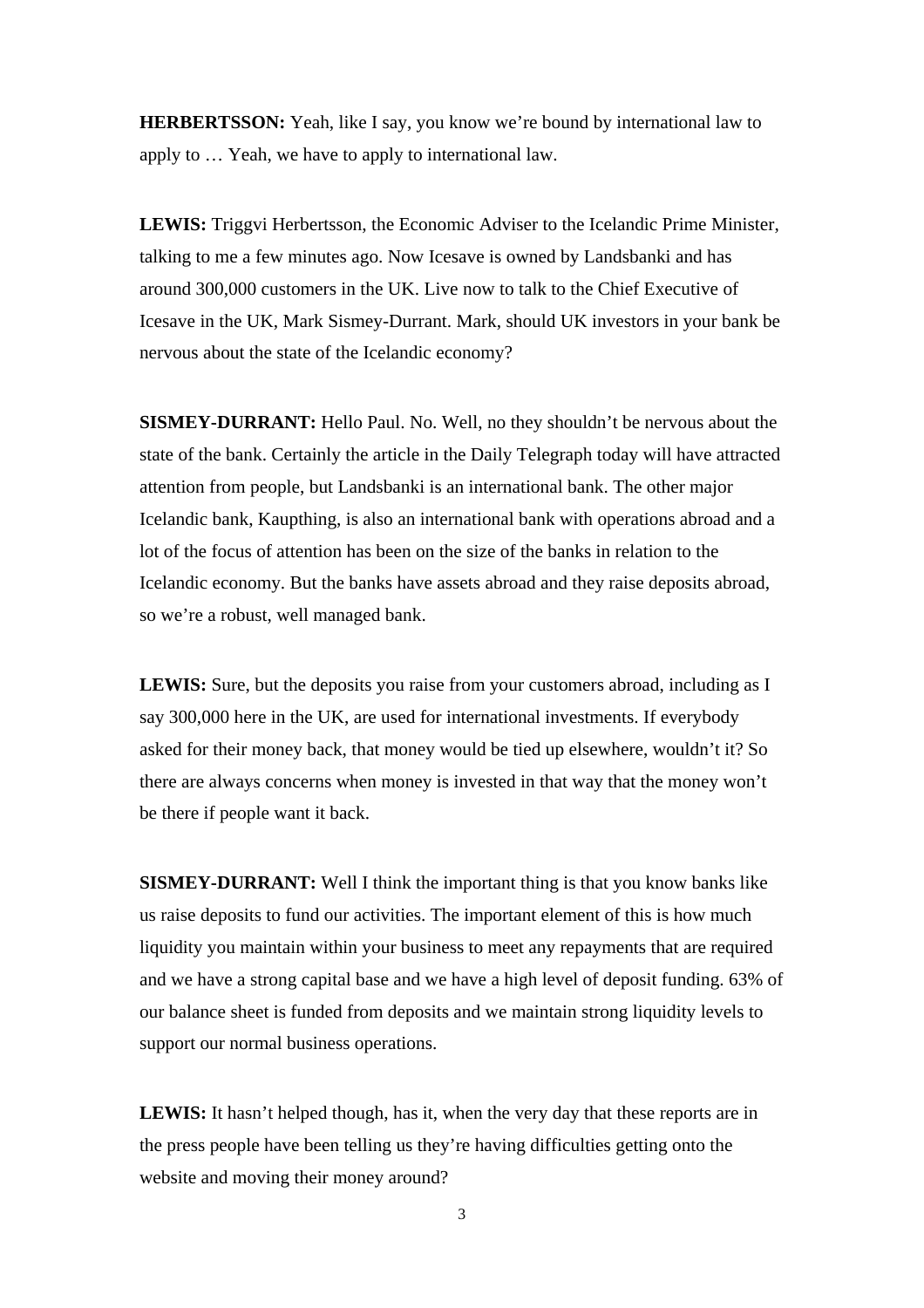**SISMEY-DURRANT:** Yes and I must apologise to those of our customers who've had difficulties getting through on the website. We have experienced an intermittent problem, so what I would ask people to do is to persevere because they will get through. We're working on the technical problem at the moment to get it fixed.

LEWIS: So it's a glitch, not a failure?

**SISMEY-DURRANT:** It's a glitch, not a failure.

**LEWIS:** And we heard the Economic Advisor to the Prime Minister telling us that you weren't involved with the sub-prime mortgages and the dodgy debts we've talked about on this programme many times over the last year. Is that right? Your money is invested of course abroad, but it is safe, it is in places where you know what it is and you know what the return will be?

### **SISMEY-DURRANT:** Yes, yes, it is.

**LEWIS:** So just let me ask you finally in a word. UK customers of Icesave can be sure their money is safe and they can get it out when they want?

**SISMEY-DURRANT:** Yes, they can be.

**LEWIS:** Mark Sismey-Durrant, thanks very much for talking to us. Well Bob Howard's with me. Bob, just let's clarify about Kaupthing and Landsbanki. What about savers? If one of these banks did get into difficulties - and they've assured us they won't and everyone says they're not going to - but just if they did, what would happen?

**LEWIS:** Well, Paul, the two banks are different. People with money in the popular Icesave savings accounts or ISA's, which have been offering market leading rates, are protected up to the limit that applies in the UK - £35,000 or £50,000 from Tuesday but they have to go to the Icelandic Compensation Scheme, which covers the first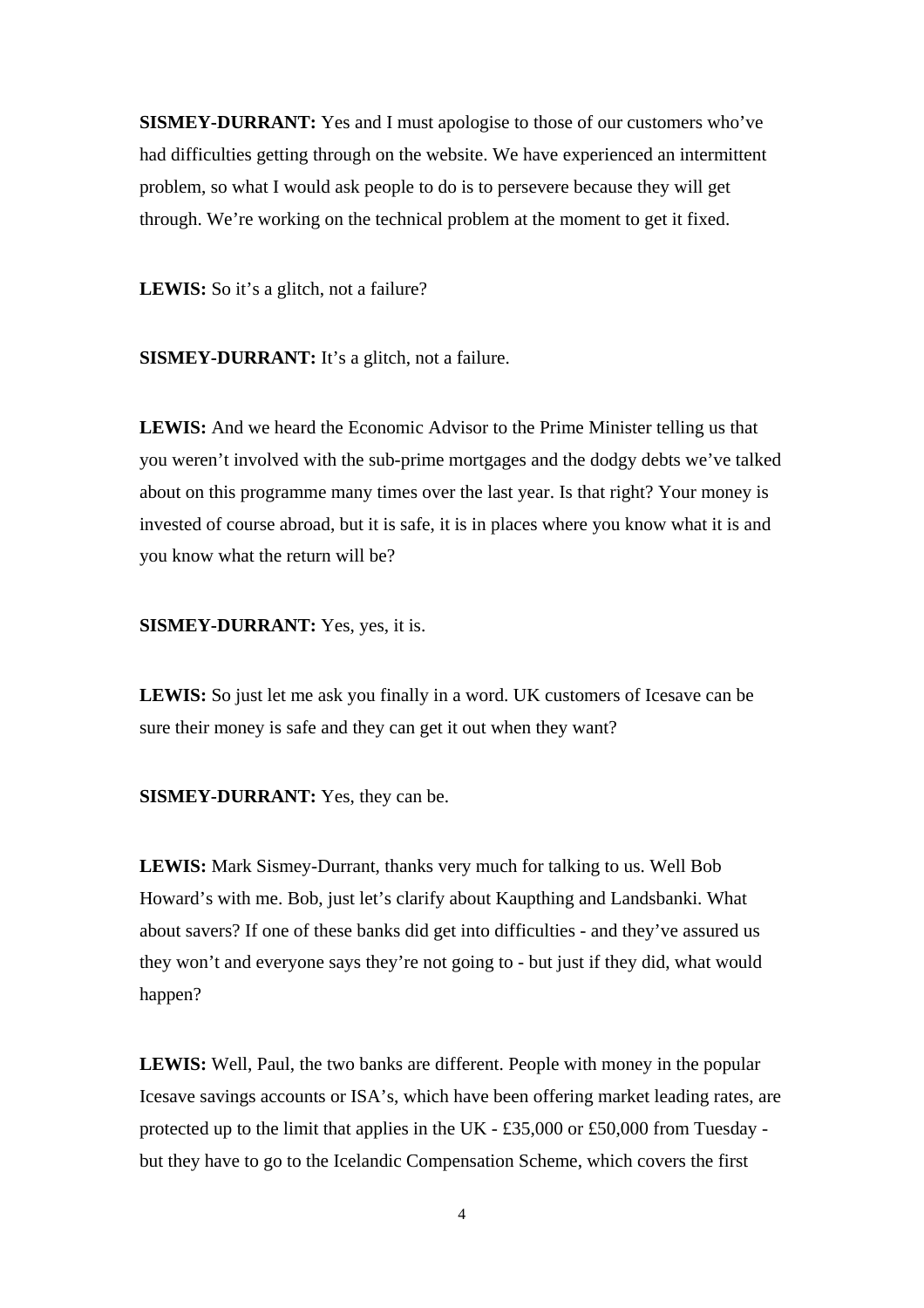20,000 euros (that's about £15,600) and the balance they get from the Financial Services Compensation Scheme here. Now people with money in Kaupthing in the UK are in a different position because it's licensed separately here. It's Kaupthing Singer and Friedlander. So if Kaupthing did go bust - very unlikely - they would go to the compensation scheme here for all their money up to the limit of £35,000 now or £50,000 if that happened from Tuesday.

**LEWIS:** Thanks very much, Bob. And of course we did hear the Economic Advisor to the Prime Minister saying that that 20,000 euros would be honoured by the Icelandic government should that unlikely event happen.

Well Bob mentioned the £50,000 limit on savings that's going up on Tuesday, and it was part of a joint action on Friday by the Government, the Bank of England and the Financial Services Authority to bring some stability to the financial crisis that's been paralysing the world banking system: the Bank of England will lend more money to the high street banks and on easier terms, starting this coming week; the Government has set up an Economic Development council; and the Financial Services Authority announced that from Tuesday the amount of money in a bank or building society that's protected if the firm did go bust would rise from £35,000 - an amount that was fixed last October - to £50,000. There's been growing pressure to raise the amount after the Irish government passed a law to guarantee *all* savings in six major banks and building societies. Well let's go live now to talk to Chris Pond. He's the Director of Financial Capability at the Financial Services Authority. Chris Pond, why did you pick on £50,000 when there's such pressure in other countries to make it much higher or nothing at all?

**POND:** Well it was felt that £50,000, Paul, was about the right level. It covers the great majority of deposits, certainly 19 out of 20, and we are consulting to see whether or not that is the right figure in the longer term. But we felt that in order to give people a bit of extra reassurance now, it was thought important from next Tuesday to put the limit up to £50,000 to make sure that almost all deposits were already covered.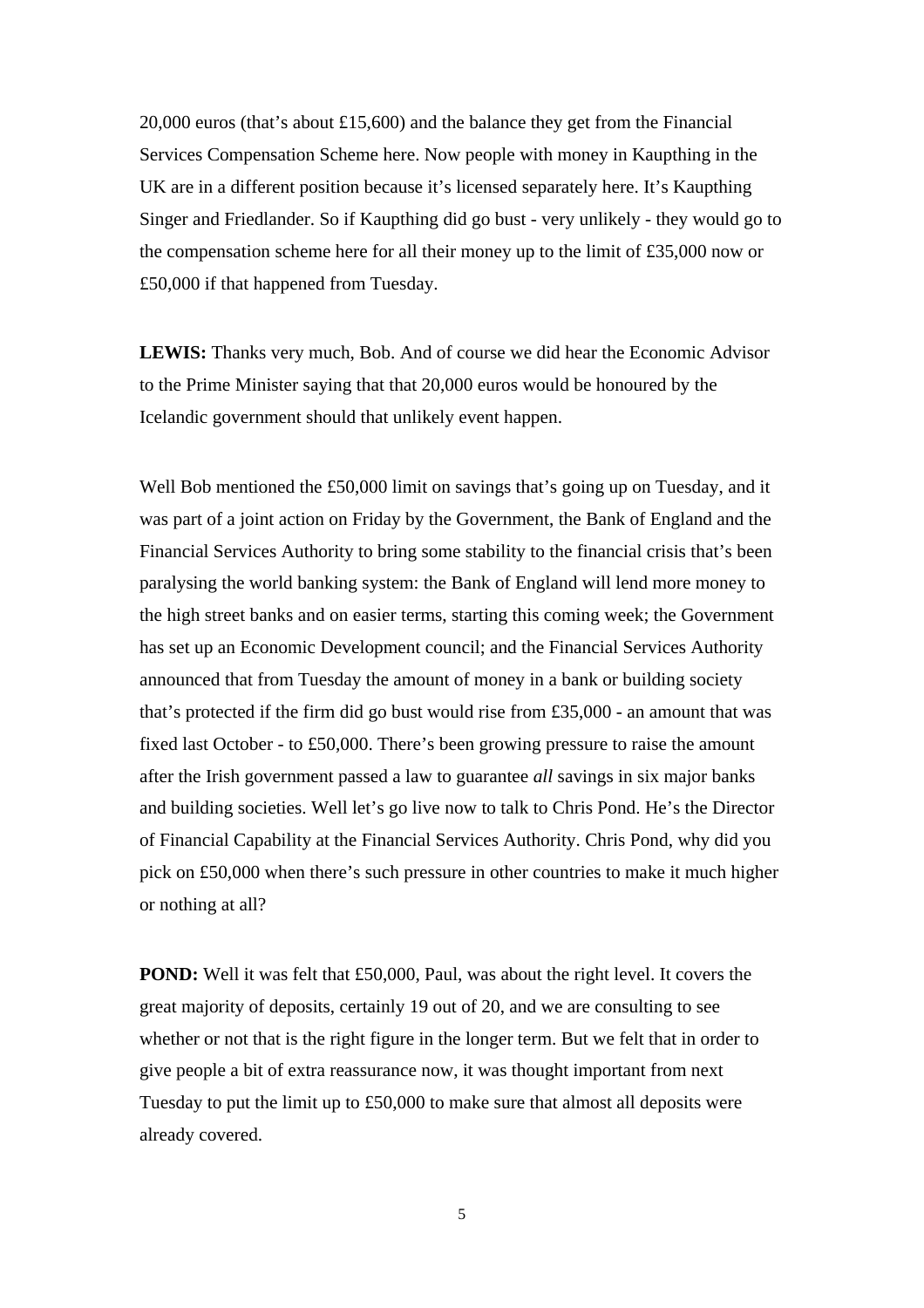**LEWIS:** And why Tuesday? When the FSA raised the limit last year, it happened immediately.

**POND:** Well this is just a matter of the logistics and the practicalities of it, Paul. We've got the legislation which is going into Parliament on Monday and, as you've said, this is part of a package of measures which is intended both to increase the stability of the banking system as well as to provide extra protection for consumers while that stability is bedding in.

**LEWIS:** One of the things that I think causes uncertainty among consumers - and certainly one thing that dominates our correspondence at the moment - is people knowing which bank that £35,000 or now £50,000 applies to. It applies to a registered bank, but that can be a whole list of brands, can't it? One thing people would like is to have that limit apply to a brand, not a bank, so HBOS, the AA, Saga - they're all separate brands but they're all covered by one limit.

**POND:** Yes, we understand that and that's one of the issues which of course will be the subject of the consultation - to see if there's more that can be done on that. In the meantime, we're trying to make sure that people have a very easy and quick way of checking whether or not the particular deposits they have are a brand of a wider authorised institution or whether or not separately these deposits are covered by the £50,000 from Tuesday and the £35,000 now.

LEWIS: So how will they do that because at the moment it's almost impossible from official sites to find that out?

**POND:** No, but it is relatively easy. If you call our consumer helpline on 0845 6061234, we'll be very happy to advise people. And also if you go onto the website either of FSCS or indeed the FSA website, you will find which are the registered authorities are on there.

**LEWIS:** Well, Chris, I have to tell you, I've tried that and from the official websites it's practically impossible.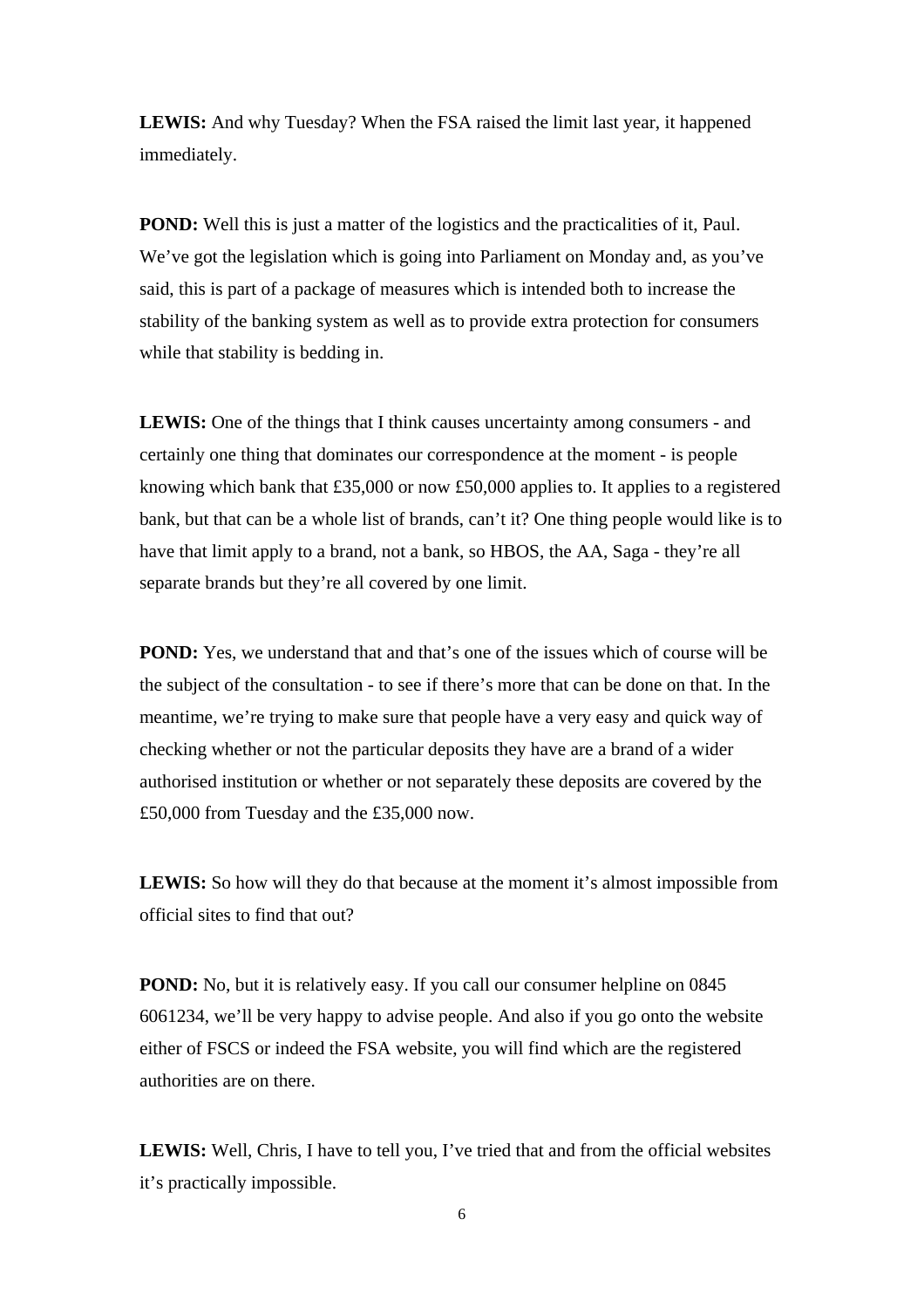**POND:** We'll look into that, Paul, and make sure it's easier.

LEWIS: As the Chancellor said on Friday, "our priority is to do everything we can to stabilise the situation and to protect depositors, and I mean I will do whatever it takes." Doesn't that make this limit irrelevant? The Government really will step in and save everything, won't it?

**POND:** Well I think this is an important first step and, as I've said, it is part of a *package* of measures. Through this measure, it does cover, as I've said, almost all deposits. And, as you know, the situation in Ireland and elsewhere is being considered by the European Union as to whether or not it is legal to do that. So we need to take appropriate and prudent steps, which is what this constitutes, without necessarily going as far as some of the other authorities have gone.

**LEWIS:** Chris Pond from the Financial Services Authority, thanks.

Well of course it's the banks and building societies who'll bear the cost of raising that limit to £50,000, so let's talk now to Angela Knight. She's Chief Executive of the British Bankers' Association. Angela Knight, how much will this new limit of £50,000 for UK banks cost you?

**KNIGHT:** At the moment it's actually quite difficult to give you an exact figure because 96% of individuals are already covered anyway by the existing limit. And what else has been happening is that people have been opening additional accounts. They have if you like been spreading their risk. So the situation is changing as we see it and, as far as we're concerned, where the numbers actually started there was only perhaps maximum 2% more by covering to £50,000. But people, as I say, they have been opening more accounts, they have been spreading their money around to keep below the threshold and, frankly, that's a good thing for them to have done.

LEWIS: Yes, you're thinking that's a sensible thing to do?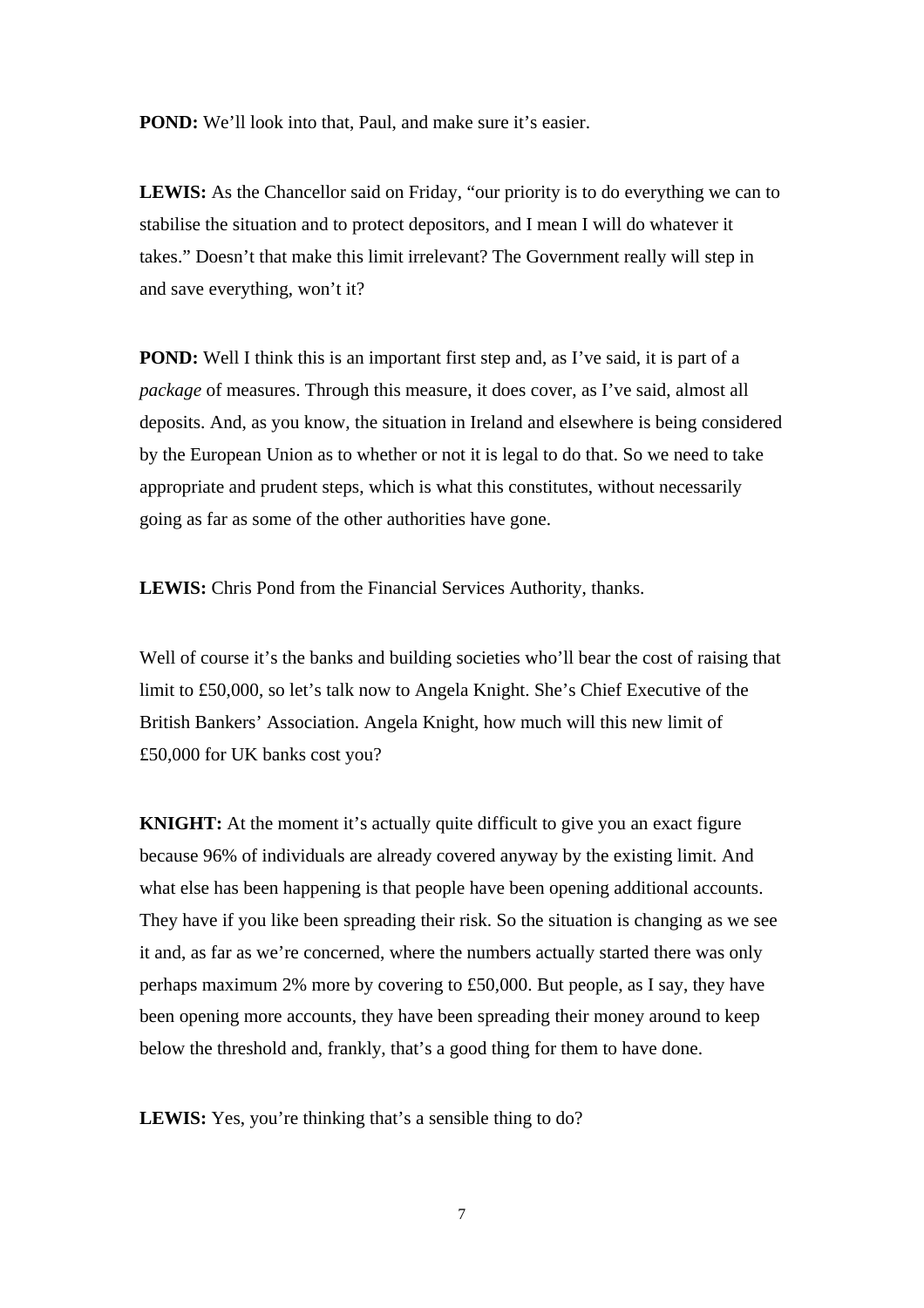**KNIGHT:** I think that people are spreading risk and that is quite right.

LEWIS: But isn't it only sensible if a bank is likely to go bust, which presumably you tell me is almost impossibly unlikely?

**KNIGHT:** That's entirely correct and I'd say that again. But, after all, if you're waking up every morning to headlines on the radio and the newspapers ...

LEWIS: You're not going to blame us for this problem?

**KNIGHT:** Absolutely not. ... and you're seeing that there is a problem in the financial system, it is hardly surprising if people then say okay, I have some things in control in my own hands and so I'm going to open another account as well.

LEWIS: But when the Chancellor says, as he did yesterday again, he will do "whatever it takes" …

**EAGLE:** Yes he did.

**LEWIS:** … to protect depositors, doesn't that imply that if a bank does go bust - as you say very unlikely, let's hope it doesn't happen, but Bradford & Bingley was taken out of the system last weekend - there will be protection for everybody as they stepped in with Bradford & Bingley?

**EAGLE:** Well I was just going to say to you Bradford & Bingley is actually a good example of what happens in practice. It's broadly speaking, first of all, the authorities acted as we think they should -get in there early. Second, if you look at the actual deposit protection aspect of it, yes the banking industry has picked up the majority of that - in fact about 80% in that instance - which does show how many people are below the £35,000 limit, and then government picked up the rest. And you know give them their due. Both Gordon Brown and Alistair Darling have rightly said that they will do what it takes, but fortunately we're now seeing that other European countries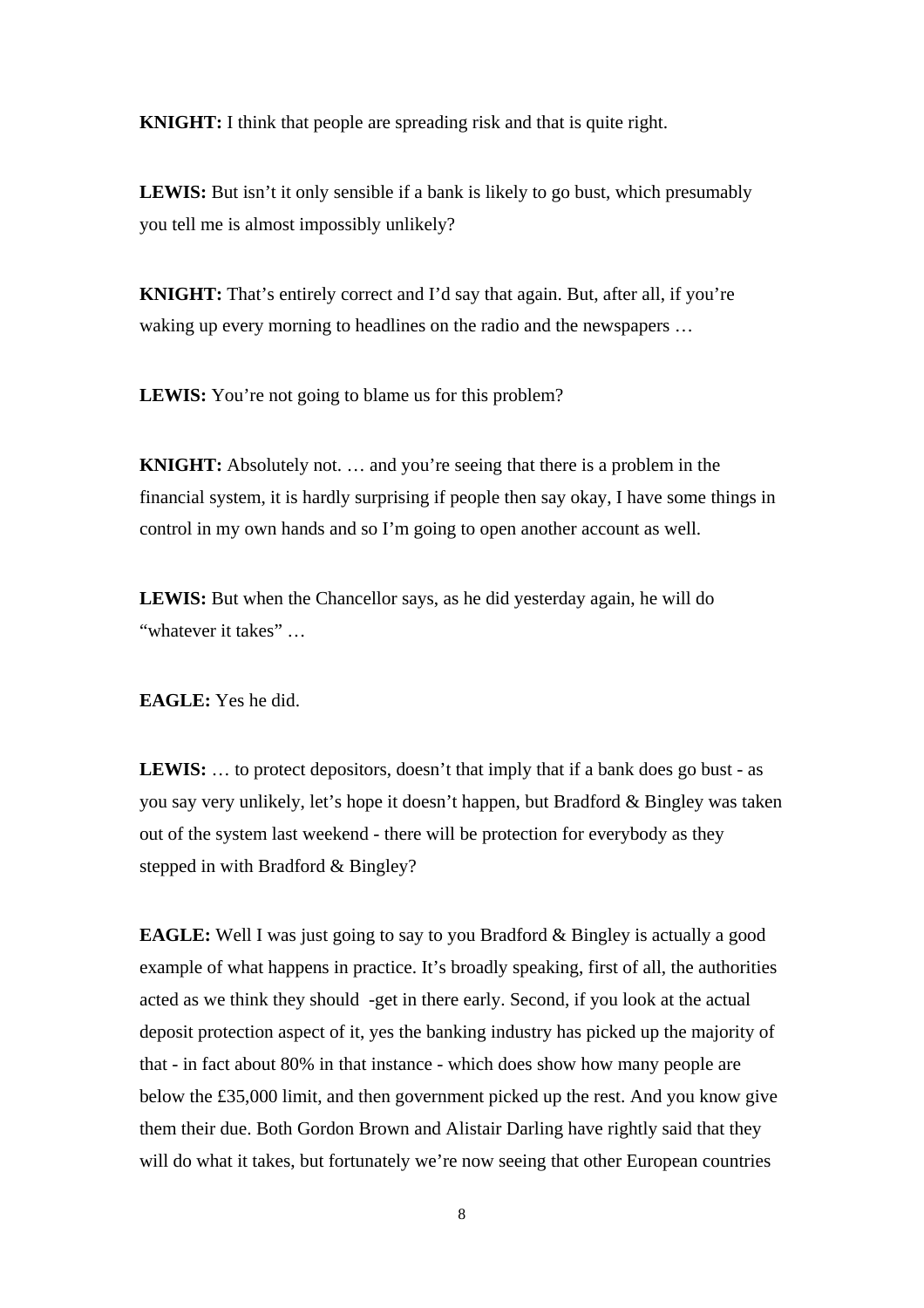have realised that the issue of what is a frozen global financial system affects all countries and they're taking steps too.

LEWIS: But you've written, as I understand it, to the Irish government to complain that it's promising to pick up everything. What's the difference? The government here will do it, but just won't say it. The Irish government - and I understand the Greek and also the Italian governments as well - have just said we're going to protect it all.

**EAGLE:** Well I haven't heard that from the Italian government and I haven't either written to the Irish government complaining of what they've done. What I've done though is said that this raises competition issues and that is important that one has a level, fair and competitive framework because that's what's going to serve consumers best. Now there is a considerable difference between an explicit guarantee, which small countries have felt that they have had to do, and take all those liabilities onto their public balance sheet, and that will have for them consequences for their taxpayers and for their people. So what I think is much the better way is that governments have a variety of actions available to them, so that action can be taken in advance and that sort of extreme step doesn't have to be taken.

LEWIS: Let me move on from the limit itself and just to ask you briefly, isn't the real problem with the banks at the moment that they've got to start trusting each other again, lending to each other, letting the money move around? When is that going to happen?

**KNIGHT:** The real problem, as you rightly say, is that we've got a gummed up financial system. Anybody with any sense knows that if you're in an uncertain world, you do look after your own responsibilities and liabilities first, so that is what banks are doing and there's a lot more entities that are in the money market than just the banking industry. Now the Bank of England though made a very important statement yesterday and it is of course working in conjunction with the other central banks, and it's broadened out the collateral that it will take in order to advance long-term money and we think that that is actually a very sound and responsible step to take. It is one that's been taken as well in conjunction with the other major central banks.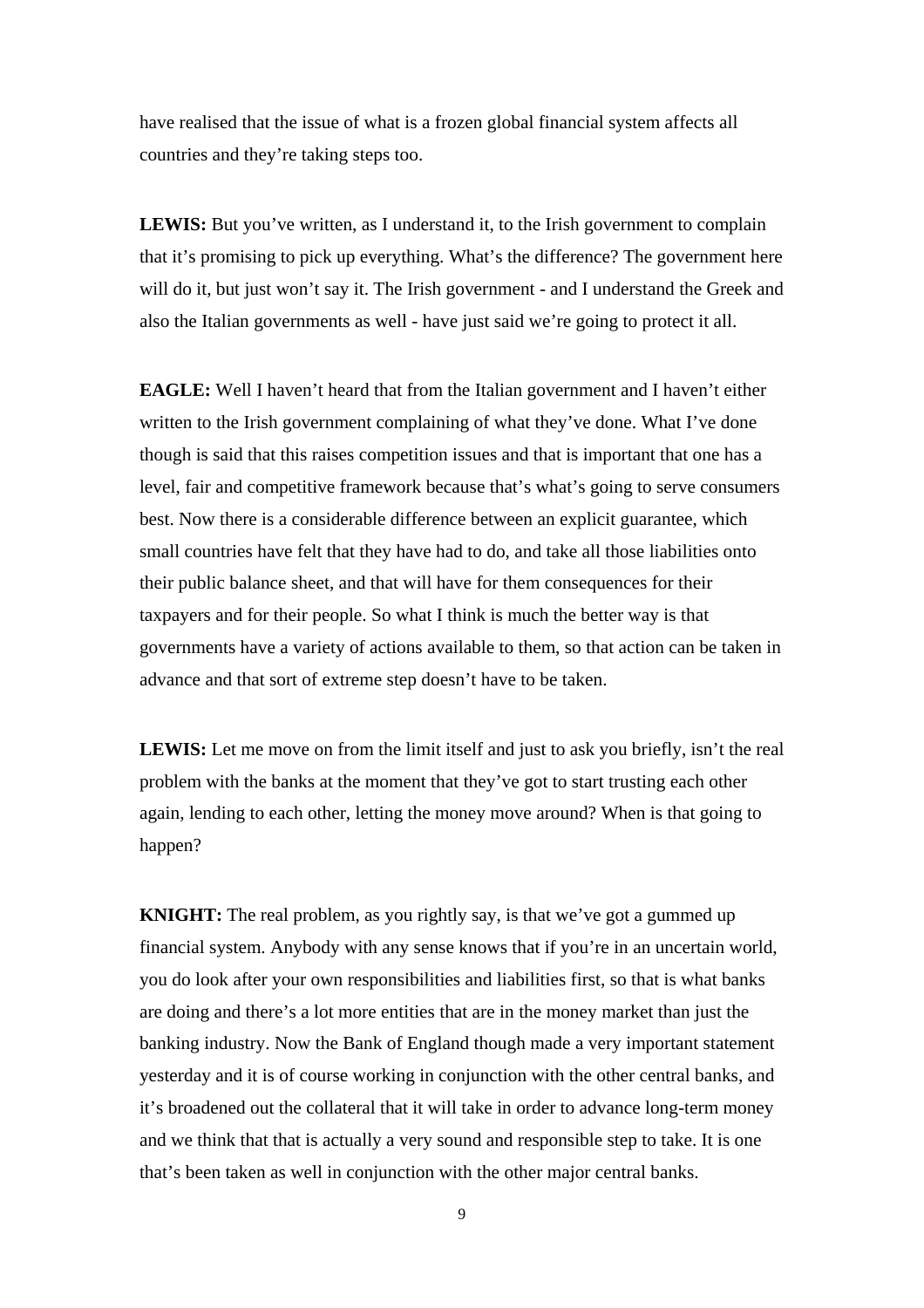**LEWIS:** Sure, but that is actually stepping in and doing the bank's job for them. What I'm asking you is when are you going to start trusting each other enough to lend each other money?

**KNIGHT:** Yes, well I've just answered you that question, so I'll answer it a second time around and in a slightly different way. The answer is when the system starts to become unblocked, the answer is we see the consequences of for example the steps that the US have taken in trying to move these very bad debts out of the system and, lastly, when we can see the actions properly being taken by other countries. You want stability. So do we and so do our customers, and that's got to be the first priority.

**LEWIS:** Angela Knight from the British Bankers' Association, thanks for talking to us and answering my question twice.

We've just had a message from Icesave. It tells us its website is now fixed. No doubt, you'll tell us if that's right.

Now it wasn't only action here in the UK - we talked briefly with Angela Knight about this extra liquidity - but also the United States Congress which finally passed the by now massive bill to buy up \$700 billion of dodgy debt and give another hundred odd billion in tax cuts. Here in the UK, as we've been saying, the Bank of England agreed to lend banks £40 billion on Tuesday on much easier terms - more expensive but less secure terms - and then similar amounts in future weeks. Let's go live now to talk to Michael Hughes. He's an economist and an independent investment consultant. Michael Hughes, one of the papers is saying that central banks are becoming not the lender of last reserve but the lender of *only* reserve now the banks have to go to them for their money. Is that right?

**HUGHES:** Well obviously it is and I think that we've started to see from the stories you've been covering that this is a global phenomenon and it's not just about the housing market in the States. We're beginning to see the cross border financing deals affect companies and countries in Europe and a lot of these countries and companies have been dependent on building up deposits and financing from across the world,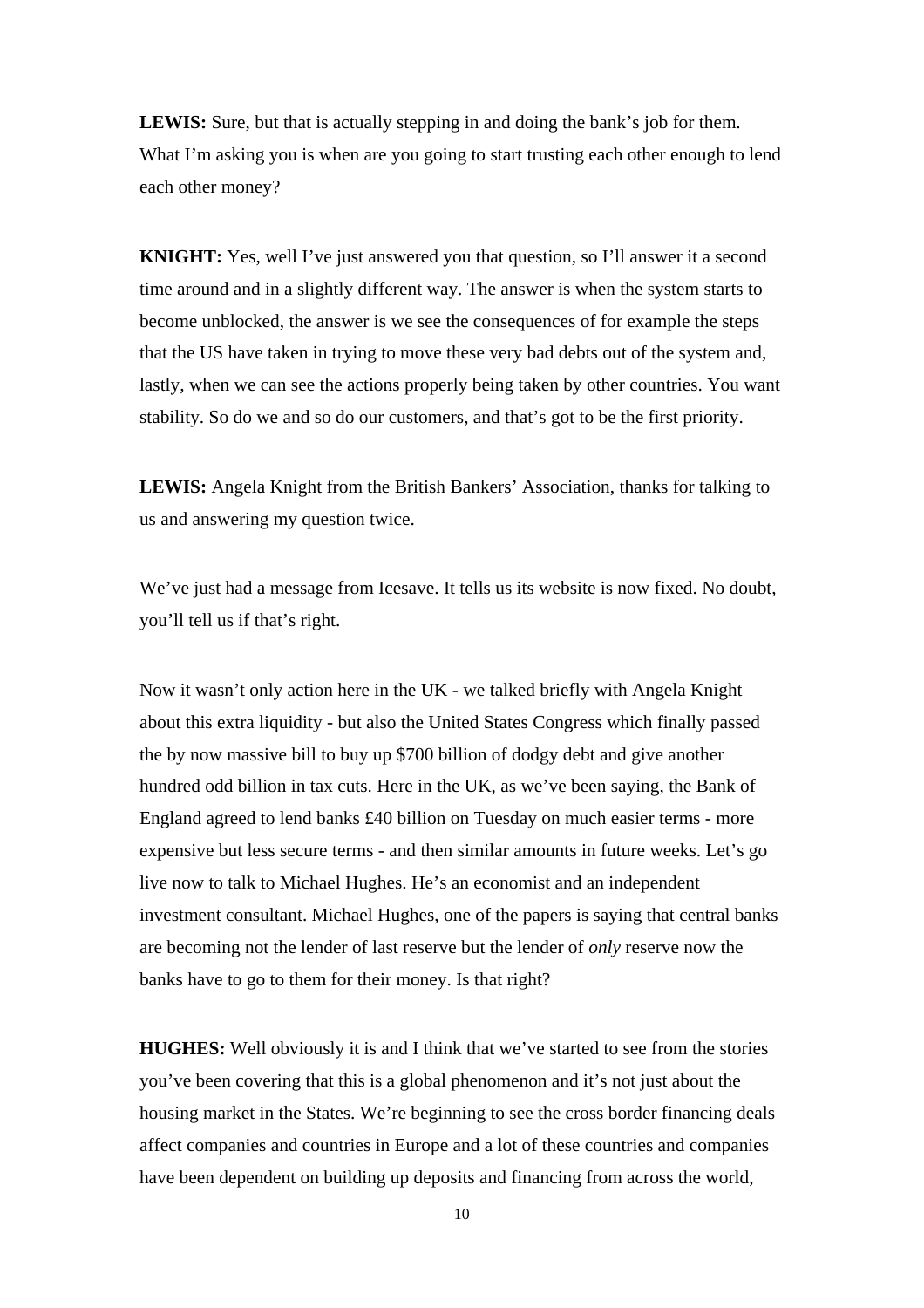and that's coming unstuck as well.

**LEWIS:** And are we going to see this becoming stuck, if it's becoming unstuck, by these actions - by the Bank of England providing this liquidity, it's happening throughout Europe, other parts of the world - and America buying up this dodgy debt for \$700 billion? Is that going to begin to unfreeze the system, as Angela Knight suggested had to happen?

**HUGHES:** It'll start, but it's possibly not enough. There have actually been forty-two banking crises since 1970, although this arguably is the daddy of them all, but there are some lessons that come from that and separating bad assets from good assets, which is starting to be done, is the first step to rebuilding the system. You then have to recapitalise the good banks and the guys there may have to require equity injections from governments. But finally, for all this to work there has to be a debt relief programme. We saw an element of that in the US proposals, but we haven't yet seen anything like that here. And there is an adverse impact on the real economy which needs to be contained and you need to give debt relief programmes for distressed borrowers, many of whom have been affected by no fault of their own.

LEWIS: So you're talking about not debt relief for banks. You're talking about helping people who've been sold possibly expensive, over extended mortgages by the banks that caused this problem in the first place. They should get *individual* help.

**HUGHES:** They should get some help and indeed you need it in terms of supporting the economy. I think there is a case for bringing back mortgage tax relief possibly at the basic rate of tax and possibly for a limited period like 5 years, but there are people who are going to find not only is their mortgage rate going up but they may not be able to have the same mortgage they had before.

**LEWIS:** We talked earlier about whether Iceland could afford to bail out its banks. The Government here is putting tens of billions of pounds every week into the banking system. Is that affecting our economy?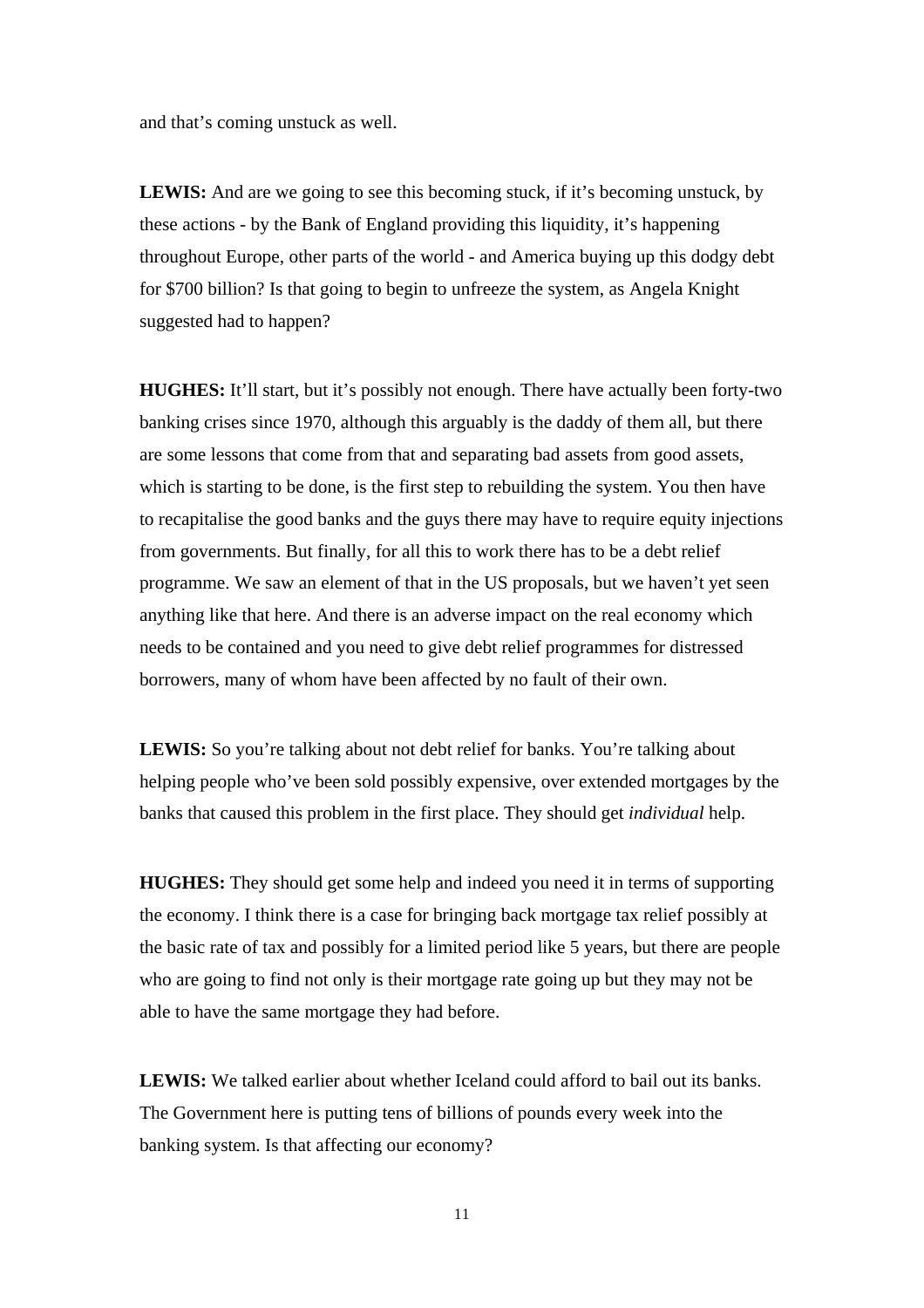**HUGHES:** I think it would affect it if they didn't do that because clearly the whole thing would cease up, and even now you're getting difficulties in terms of getting credit supplies and that would be much worse. The question here though is that the Government will have to take the strain and the issue, therefore, is how big can the budget deficit get to and I think it just has to be much higher than it is at the moment.

**LEWIS:** And we've seen hundreds of billions of dollars committed in the US - tens, if not more, of pounds committed here. We're spending a very great deal of money. Is it going to get better?

**HUGHES:** Not quickly. I do think these things take years rather than months to come round. But if you go through the three stages I've just mentioned in terms of recapitalising the good banks and introducing a debt relief programme, then I think there will be a light at the end of the tunnel. But that light isn't on yet.

**LEWIS:** Okay. Michael Hughes, thank you very much indeed for talking to us.

Now on Monday Friends of the Earth and Help the Aged are taking the Government to court. They claim it's failing to deliver on its legal duty to eradicate fuel poverty. The Government's own figures published this week show the number of households in fuel poverty in the UK rose to three and a half million in 2006, an increase of a million on the previous year. And with me is Mervyn Kohler, Special Adviser to Help the Aged. Mervyn Kohler, fuel poverty is spending more than 10% of your disposable income on keeping warm and light and that type of thing?

**KOHLER:** Needing to spend more than 10% on keeping adequately warm.

LEWIS: That's obviously becoming much more expensive because the price of fuel has gone up, gas has gone up 50%, electricity 30% over the last year or so. How can the Government fulfil this commitment given those outside problems?

**KOHLER:** There are three strategies to reduce fuel poverty. One is to bear down on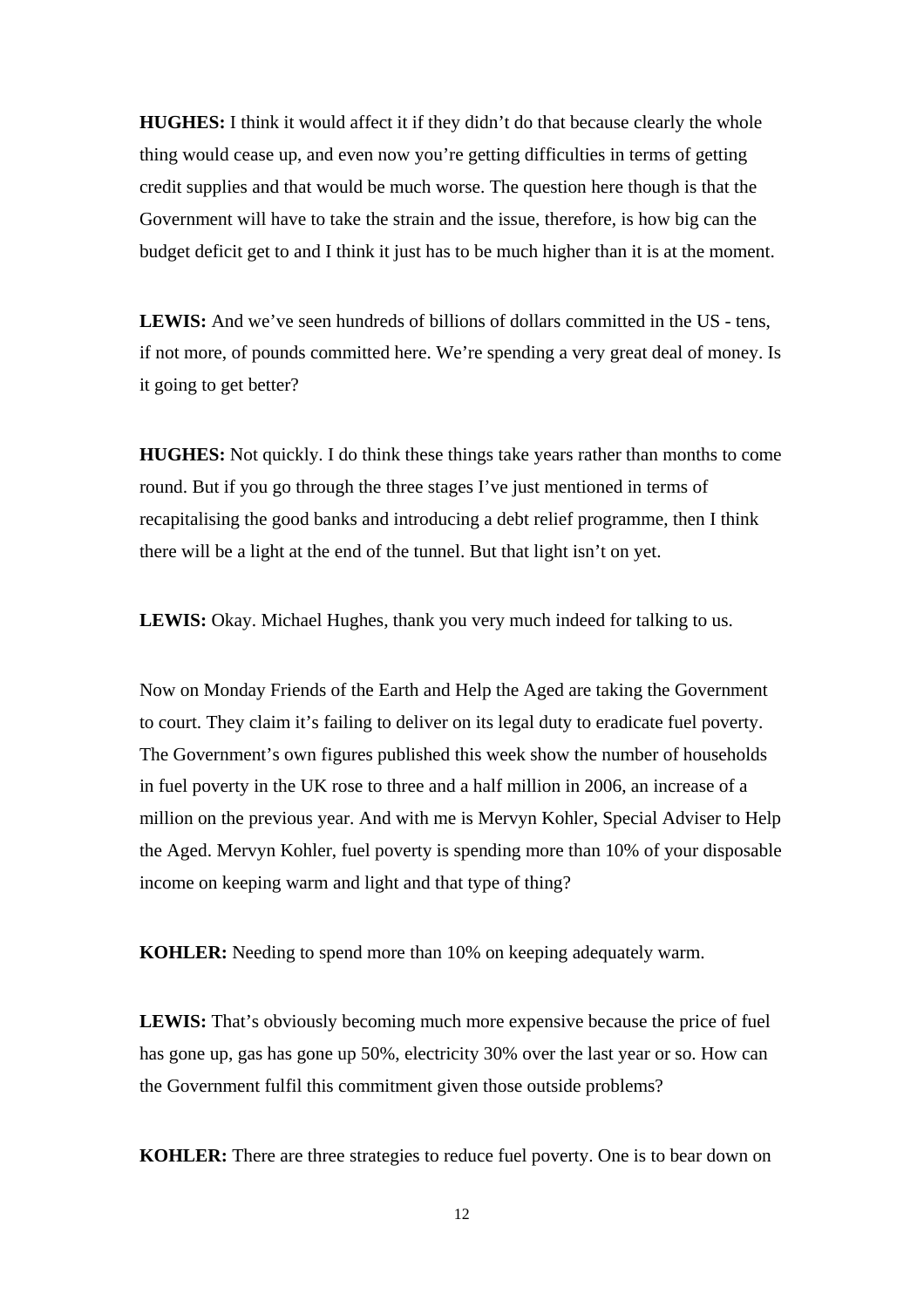energy prices, which actually drove the strategy forward quite positively in the early years. Second is to …

LEWIS: When they were falling of course.

**KOHLER:** When they were falling. Second is to improve people's incomes so that they've actually got more money to spend, and things like pension credit and so on helped in that respect in the early years. And the third is to adequately insulate and draught proof this leaky housing stock that we've got in this country and fix it up with decent heating systems.

**LEWIS:** Well of course the Prime Minister did promise to do a lot more of that a few weeks ago, didn't he?

**KOHLER:** Well you say "a lot more". I mean he promised that the companies would spend extra money on doing it. The Government's own flagship programme in this area, it actually cut in the comprehensive spending review last autumn, and it's really because of that that Friends of the Earth and Help the Aged are taking this issue to court.

LEWIS: Now you're taking it to court, as I understand it, because there was an Act of Parliament passed by this government in 2000 saying it would eradicate fuel poverty by 2016 and among vulnerable groups like elderly people by 2010 - a target no-one thinks they're going to meet. What happens if they fail?

**KOHLER:** And the Government in its own annual reports admits that it's not going to meet that. What we need is a much stronger, more vigorous anti-fuel poverty strategy and we hope that if the judgement goes the right way in the High Court that the Government will feel obliged to actually do that.

**LEWIS:** So the courts will actually impose on the Government policies which it is saying it either can't do or can't afford at the moment?